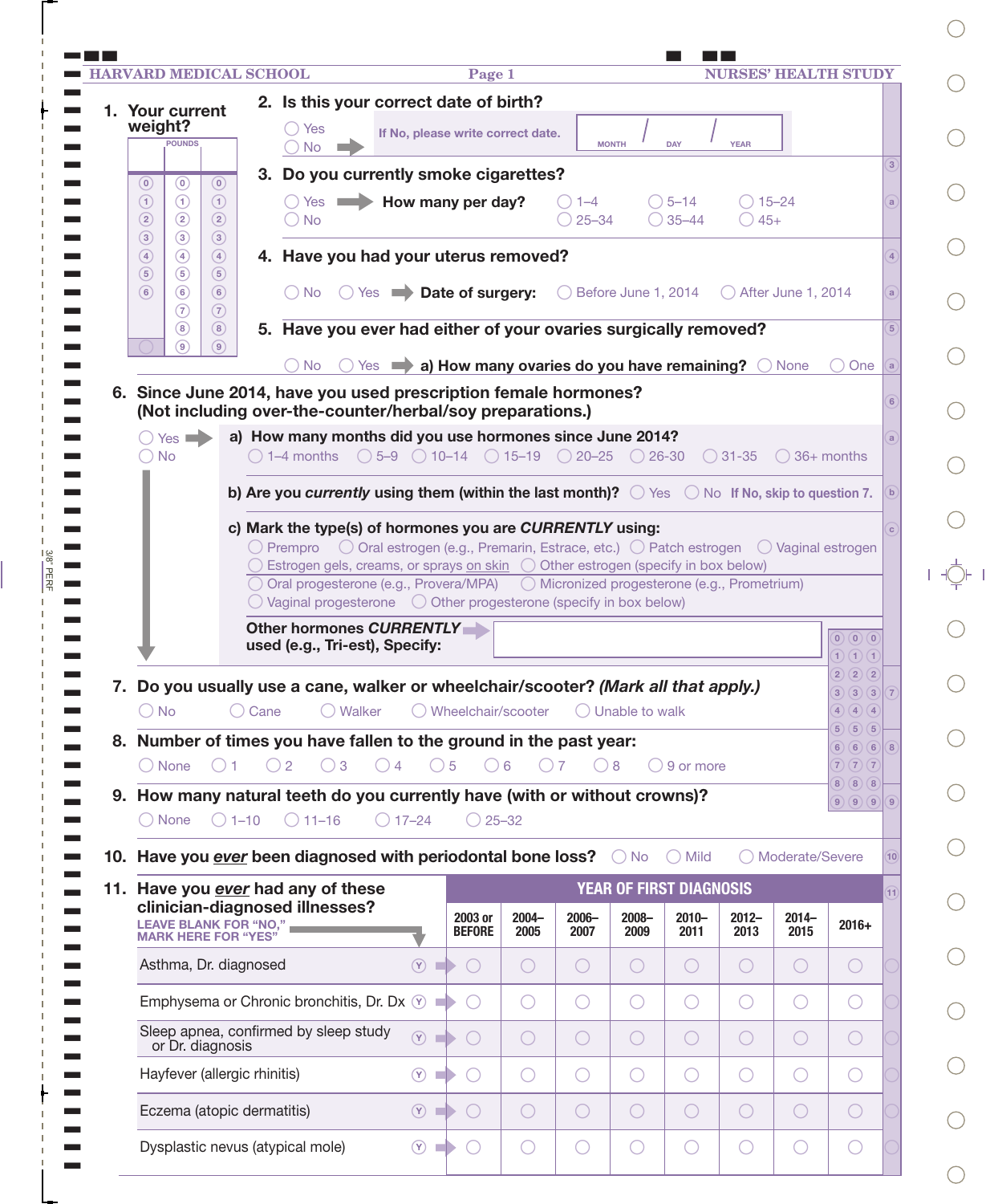| <b>HARVARD MEDICAL SCHOOL</b><br>12. Since June 2014, have you                                             |                                              |                                             |                                                                      | Page 2                                      |                                   |                                                                       |                                        |                                                                                  | <b>NHS 2016 L</b>                           |
|------------------------------------------------------------------------------------------------------------|----------------------------------------------|---------------------------------------------|----------------------------------------------------------------------|---------------------------------------------|-----------------------------------|-----------------------------------------------------------------------|----------------------------------------|----------------------------------------------------------------------------------|---------------------------------------------|
| had any of these clinician-<br>diagnosed illnesses?<br><b>MARK HERE FOR "YES,"</b><br>LEAVE BLANK FOR "NO" |                                              | <b>BEFORE</b><br><b>JUNE 1</b><br>2014      | <b>YEAR OF DIAGNOSIS</b><br><b>JUNE '14</b><br>TO<br><b>MAY 2016</b> | <b>AFTER</b><br><b>JUNE 1</b><br>2016       |                                   | <b>MARK HERE FOR "YES,"</b><br><b>LEAVE BLANK FOR "NO"</b>            | <b>BEFORE</b><br><b>JUNE 1</b><br>2014 | <b>YEAR OF DIAGNOSIS</b><br><b>JUNE '14</b><br>T <sub>0</sub><br><b>MAY 2016</b> | <b>AFTER</b><br><b>JUNE 1</b><br>2016       |
| Breast cancer                                                                                              | $\circled{r}$<br>m.                          |                                             |                                                                      |                                             |                                   | $(\mathbf{Y})$<br>Osteoporosis<br>m.                                  |                                        |                                                                                  |                                             |
| Cancer of the ovary                                                                                        | (9)                                          |                                             | $\bigcirc$                                                           | $\bigcirc$                                  | $\overline{2}$                    | Hip fracture<br>(Y)                                                   |                                        | $\bigcirc$                                                                       | $\bigcirc$                                  |
| Leukemia                                                                                                   | $\circled{r}$<br>m.                          |                                             | ○                                                                    | O                                           | $\sqrt{3}$                        | Vertebral (spine)<br>$\circled{r}$<br><b>COL</b><br>fracture          |                                        | ◯                                                                                | $\bigcirc$                                  |
| Lymphoma                                                                                                   | (9)                                          | $\left(\begin{array}{c} \end{array}\right)$ | $\bigcirc$                                                           | $\bigcirc$                                  | $\overline{4}$                    | $\circledcirc$<br>Hyperparathyroidism                                 |                                        | $\bigcirc$                                                                       | $\bigcirc$                                  |
| Melanoma                                                                                                   | $\circledcirc$                               |                                             | C                                                                    | O                                           | $\sqrt{5}$                        | $(\gamma)$<br>Glaucoma                                                |                                        | O                                                                                | $\left(\begin{array}{c} \end{array}\right)$ |
| Basal cell skin cancer                                                                                     | (9)                                          | $\left(\begin{array}{c} \end{array}\right)$ | $\bigcirc$                                                           | $\bigcirc$                                  | $\sqrt{6}$                        | Macular degeneration $\sqrt{\gamma}$<br>of retina                     |                                        | ○                                                                                | $\bigcirc$                                  |
| Squamous cell skin cancer                                                                                  | $\circ$                                      |                                             | O                                                                    | $\bigcirc$                                  | $\overline{7}$                    | Cataract extraction<br>(9)                                            |                                        | O                                                                                | O                                           |
| Colon or rectal polyp (benign)                                                                             | $\circ$ $\bullet$                            | $\left(\begin{array}{c} \end{array}\right)$ |                                                                      | $\bigcirc$                                  | $\sqrt{8}$                        | Parkinson's disease $(9)$                                             |                                        | $\bigcirc$                                                                       | $\bigcirc$                                  |
| Cancer of the colon or rectum $\mathcal{F}$                                                                |                                              |                                             |                                                                      | O                                           | $\boxed{9}$                       | Lou Gehrig's disease/ (Y)                                             |                                        |                                                                                  |                                             |
| Other cancer                                                                                               | (Y)                                          |                                             | O                                                                    | $\left(\begin{array}{c} \end{array}\right)$ | 10                                | Amyotrophic Lat Sclerosis<br>Alzheimer's or other $\sqrt{\gamma}$     |                                        |                                                                                  |                                             |
| Specify site of<br>other cancer                                                                            |                                              |                                             |                                                                      |                                             |                                   | type of dementia<br>(e.g., vascular, FTD, Lewy Body)                  |                                        | $\bigcirc$                                                                       | $\bigcirc$                                  |
| (e.g., uterus, pancreas, lung, etc.)                                                                       |                                              |                                             |                                                                      |                                             |                                   | $\circledcirc$ $\Box$<br>Kidney stones                                |                                        | $\bigcirc$                                                                       | $(\ )$                                      |
| Diabetes mellitus                                                                                          | $\circledcirc$ $\blacksquare$                |                                             | О                                                                    | $\bigcirc$                                  | 11                                | Ulcerative colitis or<br>(Y)<br>Crohn's or                            |                                        | $\bigcirc$                                                                       | O                                           |
| Elevated cholesterol                                                                                       | (9)                                          |                                             | O                                                                    | $\bigcirc$                                  | $\overline{12}$<br>13)            | microscopic colitis                                                   |                                        |                                                                                  |                                             |
| High blood pressure<br>Myocardial infarction                                                               | $\circledcirc$<br><b>COL</b>                 |                                             |                                                                      |                                             |                                   | Gastric/duodenal ulcer (Y)                                            |                                        |                                                                                  |                                             |
| (heart attack)<br>Hospitalized for MI?<br>(N) No (Y) Yes                                                   | $\circled{r}$<br><b>COL</b>                  |                                             |                                                                      |                                             | $\overline{14}$<br>$\overline{a}$ | $\circledcirc$<br>Barrett's esophagus<br>$\circledcirc$               |                                        | $\bigcirc$<br>$\bigcirc$                                                         |                                             |
| Angina pectoris<br>Confirmed by angiogram?                                                                 | $\circledcirc$<br>m.                         |                                             | ∩                                                                    |                                             | $\overline{15}$                   | Celiac disease<br>(9)<br>Cholecystectomy                              |                                        | $\bigcirc$                                                                       | O<br>$\bigcirc$                             |
| (N) No (Y) Yes                                                                                             |                                              |                                             |                                                                      |                                             | $\mathbf{a}$                      | <b>Rheumatoid Arthritis</b><br>$\circledcirc$<br>m.                   |                                        | О                                                                                | O                                           |
| Coronary bypass,<br>angioplasty, or stent                                                                  | $\circledcirc$ $\Box$                        |                                             | $\bigcirc$                                                           | $\bigcirc$                                  | $\overline{16}$                   | or Systemic Lupus (SLE)<br>(9)<br>Gout                                |                                        | $\bigcirc$                                                                       | $\bigcirc$                                  |
| Congestive heart failure                                                                                   | $\circledcirc$                               |                                             | $\bigcirc$                                                           | O                                           | $\overline{17}$                   | Depression,<br>$\circled{r}$<br><b>COL</b>                            |                                        | $\bigcirc$                                                                       | O                                           |
| Stroke (CVA)                                                                                               | $\circledcirc$ $\Box$                        |                                             | $\bigcirc$                                                           | $\bigcirc$                                  | $\overline{18}$                   | clinician diagnosed<br>Fatty liver disease<br>(9)                     |                                        | $\bigcirc$                                                                       | $\bigcirc$                                  |
| TIA (Transient ischemic attack)                                                                            | $\circled{r}$                                |                                             | $\bigcirc$                                                           | $\bigcirc$                                  | $\overline{19}$                   | and/or cirrhosis<br>Chronic hepatitis<br>$\circledcirc$<br><b>COL</b> |                                        | $\bigcirc$                                                                       | O                                           |
| Peripheral artery disease or<br>claudication of legs<br>(not varicose veins)                               | $(\widehat{Y})$<br><b>The Second Service</b> |                                             | $\bigcirc$                                                           | $\bigcirc$                                  | $\boxed{20}$                      | $(B \text{ or } C)$<br>Other major illness<br>(9)<br>or surgery since |                                        | $\bigcirc$                                                                       | $\bigcirc$                                  |
| Carotid surgery<br>(Endarterectomy)                                                                        | $\circledcirc$                               |                                             | $\bigcirc$                                                           | O                                           | (21)                              | June 2014<br>Please specify:                                          | Date:                                  |                                                                                  |                                             |
| Pulmonary embolus or<br>Deep vein thrombosis                                                               | $\circled{r}$<br>×                           |                                             | $\bigcirc$                                                           | $\bigcirc$                                  | $\overline{22}$                   |                                                                       |                                        |                                                                                  |                                             |
| Atrial fibrillation                                                                                        | $\circledcirc$                               |                                             | $\bigcirc$                                                           | O                                           | $\boxed{23}$                      |                                                                       |                                        |                                                                                  |                                             |
| ICD-Implantable<br>Cardiac Defibrillator                                                                   | $\circ$                                      | $\bigcirc$                                  | $\bigcirc$                                                           | $\bigcirc$                                  | (24)                              | (e.g., hip replacement, GERD, etc.)                                   |                                        |                                                                                  |                                             |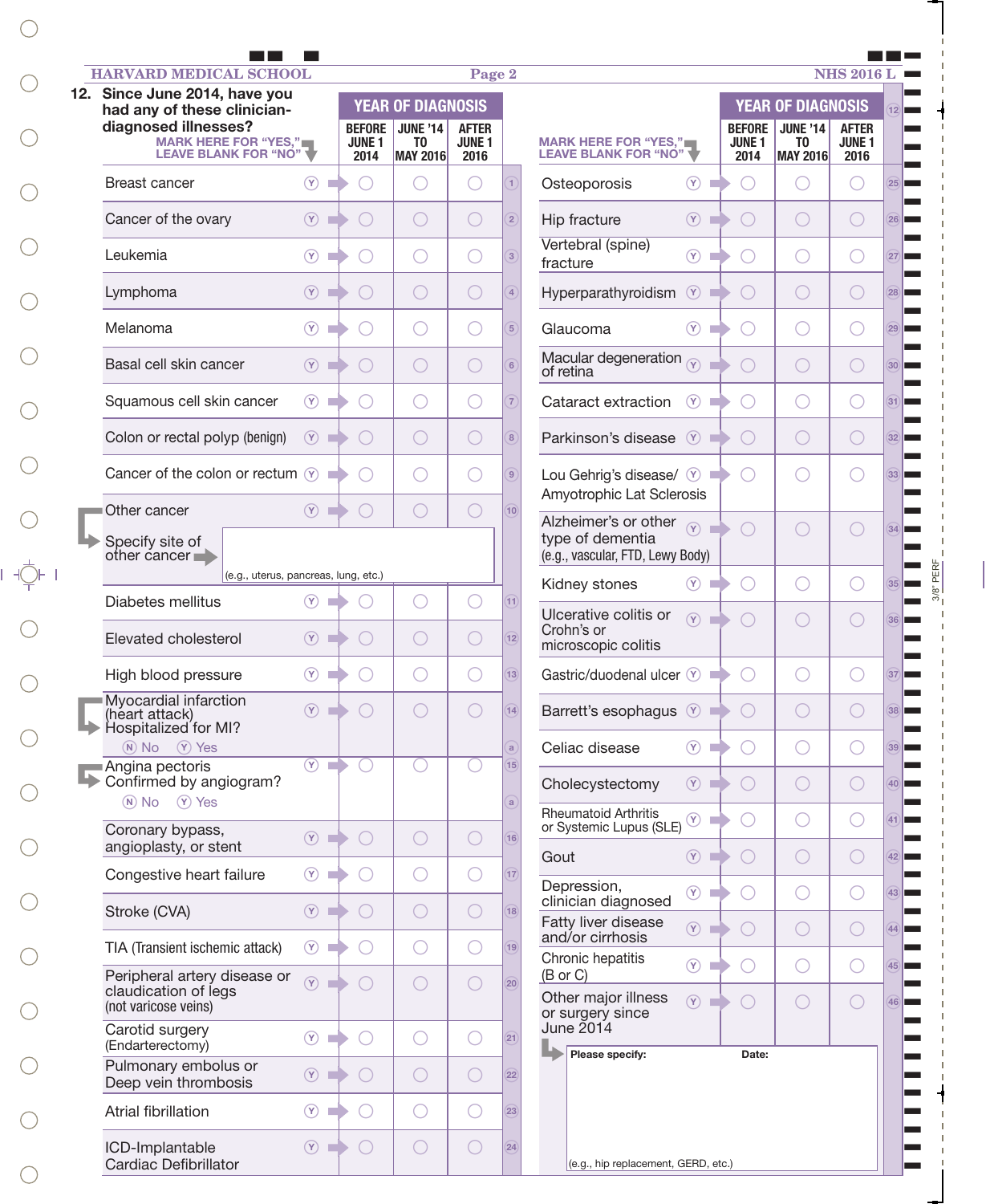|       |                                                                                     | 13. In the past two years, have you been diagnosed with an episode of:                          |                                    |                                                                                                                                                 |                                                            |  |  |  |  |
|-------|-------------------------------------------------------------------------------------|-------------------------------------------------------------------------------------------------|------------------------------------|-------------------------------------------------------------------------------------------------------------------------------------------------|------------------------------------------------------------|--|--|--|--|
|       | Diverticulitis of the colon that required antibiotics and/or hospitalization?<br>a) |                                                                                                 |                                    |                                                                                                                                                 |                                                            |  |  |  |  |
|       | ○ Yes Surgery for diverticulitis?<br>$\bigcirc$ No<br>$\bigcap$ Yes<br>( ) No       |                                                                                                 |                                    |                                                                                                                                                 |                                                            |  |  |  |  |
|       | b)                                                                                  | Diverticular bleeding that required blood transfusion and/or hospitalization?                   |                                    |                                                                                                                                                 |                                                            |  |  |  |  |
|       |                                                                                     | ◯ Yes Surgery for diverticular bleeding?<br>$\bigcap$ No<br>$\bigcap$ Yes<br>$()$ No            |                                    |                                                                                                                                                 |                                                            |  |  |  |  |
|       | C)                                                                                  |                                                                                                 |                                    | Diverticulosis of the colon without diverticulitis or diverticular bleeding?                                                                    |                                                            |  |  |  |  |
|       |                                                                                     | $\bigcirc$ Yes<br>◯ No                                                                          |                                    | 14. In the past two years, have you had gastrointestinal bleeding that required hospitalization                                                 |                                                            |  |  |  |  |
|       |                                                                                     | or a blood transfusion?                                                                         |                                    |                                                                                                                                                 |                                                            |  |  |  |  |
|       | $\bigcirc$ No                                                                       | ○ Yes → Site(s):<br>$\bigcirc$ Esophagus<br>◯ Colon/Rectum                                      | ◯ Stomach<br>$\bigcirc$ Other      | ◯ Duodenum<br>◯ Site(s) unknown                                                                                                                 |                                                            |  |  |  |  |
| ■ 15. |                                                                                     | In the past two years have you had<br>(If yes, mark all that apply)                             | Yes, for<br>Screening<br><b>No</b> | C<br>Yes, for<br>1) (1) (1)<br><b>Symptoms</b><br>2)(2)<br>(2)                                                                                  | $(0)$ $(0)$<br>$\boxed{0}$<br>15<br>1) (1) (1)<br>2)(2)(2) |  |  |  |  |
|       |                                                                                     | $\circledR$<br>A physical exam?                                                                 | $\circled{r}$                      | $\circled{r}$<br>3)(3)<br>(3)                                                                                                                   | 3) (3) (3)                                                 |  |  |  |  |
|       |                                                                                     | $(\widehat{N})$<br>Exam by eye doctor?                                                          | $\circled{r}$                      | (4)<br>(4)<br>$\circled{r}$<br>5)(5)(5)                                                                                                         | 4)(4)(4)<br>5) (5) (5)                                     |  |  |  |  |
|       |                                                                                     | $\circledR$<br>Mammogram?                                                                       | $\circled{r}$                      | (6)<br>(6)<br>6)<br>$\circled{r}$<br>7)(7)(7)<br>8)(8)(8)                                                                                       | 6) 6) 6<br>(7)(7)(7)<br>$8)$ $(8)$ $(8)$                   |  |  |  |  |
|       |                                                                                     | $\circledR$<br>Fasting blood sugar?                                                             | $\circled{r}$                      | $\circled{r}$<br>(9)(9)(9)                                                                                                                      | 9) (9) (9)                                                 |  |  |  |  |
|       |                                                                                     | (Y) Yes<br>Upper endoscopy?<br>$(N)$ No                                                         |                                    |                                                                                                                                                 |                                                            |  |  |  |  |
|       |                                                                                     | (Virtual) CT Colonoscopy? M No<br>(Y) Yes                                                       |                                    | Initial reason(s) you had this Colonoscopy or Sigmoidoscopy?<br>$\bigcirc$ Visible blood<br>◯ Occult fecal blood                                |                                                            |  |  |  |  |
|       |                                                                                     | (Y) Yes<br>Colonoscopy?<br>$(N)$ No                                                             |                                    | ◯ Diarrhea/constipation<br>◯ Fecal or stool DNA testing<br>Barium enema<br>$\bigcirc$ Family history of colon cancer                            |                                                            |  |  |  |  |
|       |                                                                                     | Sigmoidoscopy?<br>$(N)$ No<br>(Y) Yes                                                           |                                    | $\bigcirc$ Prior polyps<br>◯ Follow-up of (virtual) CT colonoscopy<br>$\bigcirc$ Abdominal pain<br>$\bigcirc$ Asymptomatic or routine screening |                                                            |  |  |  |  |
|       |                                                                                     |                                                                                                 |                                    |                                                                                                                                                 |                                                            |  |  |  |  |
| 16.   |                                                                                     | What is your marital status?<br>O Married<br>◯ Widowed                                          | ◯ Domestic Partnership             | Separated<br>◯ Divorced<br>$\bigcap$ Never married<br>$($ )                                                                                     | 16                                                         |  |  |  |  |
| 17.   |                                                                                     | Your living arrangement: (Mark all that apply.)                                                 |                                    |                                                                                                                                                 |                                                            |  |  |  |  |
|       | ( ) Alone                                                                           | $\bigcirc$ With spouse or partner                                                               | $\bigcirc$ With other family       | $\bigcirc$ With pet(s)<br>With other people                                                                                                     | 17                                                         |  |  |  |  |
| 18.   |                                                                                     | Do you live in any of the following special residential settings?                               |                                    |                                                                                                                                                 | 18                                                         |  |  |  |  |
|       |                                                                                     | $\bigcirc$ Nursing home<br>$\bigcirc$ Assisted living facility                                  | $\bigcap$ None of the above        | $\bigcirc$ Senior/retirement housing or community exclusively for people age 55+                                                                |                                                            |  |  |  |  |
| 19.   |                                                                                     | What is your current work status: (Mark all that apply.)                                        |                                    |                                                                                                                                                 |                                                            |  |  |  |  |
|       |                                                                                     | $\bigcap$ Retired<br>◯ Disabled<br>$\bigcirc$ Nursing full-time<br>$\bigcirc$ Nursing part-time | ◯ Full-time non-nursing employment | $\bigcirc$ Part-time non-nursing employment<br>◯ Full-time volunteer<br>◯ Part-time volunteer                                                   | 19                                                         |  |  |  |  |
| 20.   |                                                                                     |                                                                                                 |                                    | During the last 12 months, how often have you leaked or lost control of your urine?                                                             | 20                                                         |  |  |  |  |
|       | ( ) Never                                                                           | $\bigcirc$ Less than once/month $\bigcirc$ Once/month $\bigcirc$ 2-3 times/month                |                                    | ◯ About once/week                                                                                                                               | ◯ Almost every day                                         |  |  |  |  |
|       |                                                                                     | I) When you lose your urine, how much usually leaks?                                            |                                    |                                                                                                                                                 |                                                            |  |  |  |  |
|       |                                                                                     | $\bigcirc$ A few drops<br>◯ Enough to wet your underwear                                        |                                    | ◯ Enough to wet your outerclothing<br>$\bigcirc$ Enough to wet the floor                                                                        |                                                            |  |  |  |  |
|       |                                                                                     | II) When you lose urine, what is the usual cause?                                               |                                    |                                                                                                                                                 |                                                            |  |  |  |  |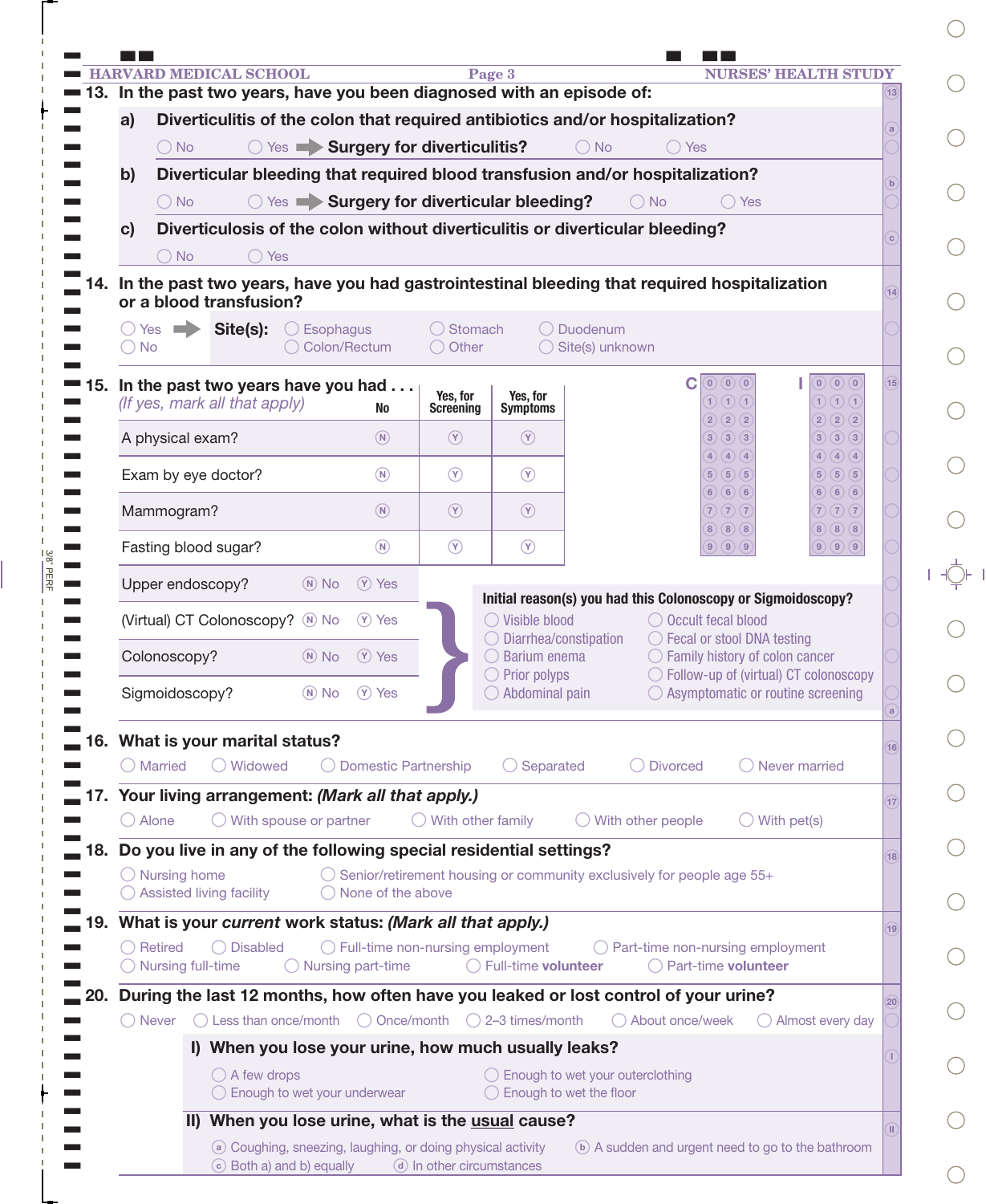| <b>HARVARD MEDICAL SCHOOL</b>                                                                         |                        |                                   | Page 4          |                                                | <b>NURSES' HEAL</b>                                                                                                                               |  |  |  |  |  |
|-------------------------------------------------------------------------------------------------------|------------------------|-----------------------------------|-----------------|------------------------------------------------|---------------------------------------------------------------------------------------------------------------------------------------------------|--|--|--|--|--|
| 21. Regular Medication (Mark if used regularly in past 2 years)                                       |                        |                                   |                 |                                                | $\mathfrak{D}\left( \mathfrak{D}\left( \mathfrak{D}\left( \mathfrak{D}\right) \mathfrak{D}\left( \mathfrak{D}\right) \mathfrak{D}\right) \right)$ |  |  |  |  |  |
| <b>Analgesics</b>                                                                                     |                        |                                   |                 |                                                |                                                                                                                                                   |  |  |  |  |  |
| Acetaminophen (e.g., Tylenol)                                                                         |                        |                                   |                 |                                                |                                                                                                                                                   |  |  |  |  |  |
| Days per week:                                                                                        |                        | $\bigcirc$ 2-3                    | $\bigcirc$ 4-5  | $\bigcirc$ 6+ days                             |                                                                                                                                                   |  |  |  |  |  |
| Total tablets per week:                                                                               | $\bigcirc$ 1-2         | $\bigcirc$ 3-5                    | $\bigcirc$ 6-14 | $\bigcirc$ 15+ tablets                         |                                                                                                                                                   |  |  |  |  |  |
| Low dose aspirin (100 mg or less/tablet)                                                              |                        |                                   |                 |                                                |                                                                                                                                                   |  |  |  |  |  |
| Days per week:                                                                                        |                        | $\bigcirc$ 2-3                    | $\bigcirc$ 4-5  | $\bigcirc$ 6+ days                             |                                                                                                                                                   |  |  |  |  |  |
| Total tablets per week:                                                                               | $\bigcirc$ 1–2         | $\bigcirc$ 3-5                    | $\bigcirc$ 6-14 | $\bigcirc$ 15+ tablets                         |                                                                                                                                                   |  |  |  |  |  |
| Aspirin or aspirin-containing products (325mg or more/tablet)                                         |                        |                                   |                 |                                                |                                                                                                                                                   |  |  |  |  |  |
| Days per week:                                                                                        |                        | $\bigcirc$ 2-3                    | $\bigcirc$ 4-5  | $\bigcirc$ 6+ days                             |                                                                                                                                                   |  |  |  |  |  |
| Total tablets per week:                                                                               | $\bigcirc$ 1-2         | $\bigcirc$ 3-5                    | $\bigcirc$ 6-14 | $\bigcirc$ 15+ tablets                         |                                                                                                                                                   |  |  |  |  |  |
| Ibuprofen (e.g., Advil, Motrin, Nuprin)                                                               |                        |                                   |                 |                                                |                                                                                                                                                   |  |  |  |  |  |
| Days per week:                                                                                        |                        | $\bigcirc$ 2-3                    | $\bigcirc$ 4-5  | $\bigcirc$ 6+ days                             |                                                                                                                                                   |  |  |  |  |  |
| Total tablets per week:                                                                               | $\bigcirc$ 1-2         | $\bigcirc$ 3-5                    | $\bigcirc$ 6-14 | $\bigcirc$ 15+ tablets                         |                                                                                                                                                   |  |  |  |  |  |
| Celebrex                                                                                              |                        |                                   |                 |                                                |                                                                                                                                                   |  |  |  |  |  |
| Days per week:                                                                                        | ()1                    | $\bigcirc$ 2-3                    | $\bigcirc$ 4-5  | $\bigcirc$ 6+ days                             |                                                                                                                                                   |  |  |  |  |  |
|                                                                                                       |                        |                                   |                 |                                                |                                                                                                                                                   |  |  |  |  |  |
| Other anti-inflammatory analgesics, 2+ times/week (e.g., Aleve, Naproxen, Clinoril, Relafen, Indocin) |                        |                                   |                 |                                                |                                                                                                                                                   |  |  |  |  |  |
| <b>Other Regularly Used Medications</b>                                                               |                        |                                   |                 |                                                |                                                                                                                                                   |  |  |  |  |  |
|                                                                                                       |                        |                                   |                 | Opioid pain medications                        |                                                                                                                                                   |  |  |  |  |  |
| Lasix, Bumex, or Demadex                                                                              |                        |                                   |                 | (e.g., codeine, Percocet, Vicodin, tramadol)   |                                                                                                                                                   |  |  |  |  |  |
| Thiazide diuretic                                                                                     | Potassium              |                                   |                 | SSRIs (Celexa, Lexapro, Prozac, Paxil, Zoloft, |                                                                                                                                                   |  |  |  |  |  |
|                                                                                                       |                        |                                   |                 | Luvox, fluoxetine, citalopram)                 |                                                                                                                                                   |  |  |  |  |  |
| Calcium blocker (e.g., Calan, Procardia, Cardizem, Norvasc)                                           |                        |                                   |                 |                                                | Tricyclics (e.g., amitriptyline, nortriptyline, imipramine)                                                                                       |  |  |  |  |  |
| Beta-blocker (e.g., Lopressor, Tenormin, Corgard, Coreg)                                              |                        |                                   |                 |                                                |                                                                                                                                                   |  |  |  |  |  |
|                                                                                                       |                        |                                   |                 |                                                | SNRIs /Other antidepressants (Wellbutrin, Effexor,                                                                                                |  |  |  |  |  |
| ACE Inhibitors (e.g., Capoten, Vasotec, Zestril)                                                      |                        |                                   |                 |                                                | Remeron, Cymbalta, veniafaxine, bupropion)                                                                                                        |  |  |  |  |  |
| Angiotensin receptor blocker                                                                          |                        |                                   |                 |                                                | Minor tranquilizers (e.g., Valium, alprazolam,                                                                                                    |  |  |  |  |  |
| (e.g., Diovan, Losartan, Avapro)                                                                      |                        |                                   |                 | lorazepam)                                     |                                                                                                                                                   |  |  |  |  |  |
| Other anti-hypertensive (e.g., clonidine, doxazosin)                                                  |                        |                                   |                 |                                                | Prilosec, Nexium, Prevacid, Protonix, Aciphex                                                                                                     |  |  |  |  |  |
| Coumadin O Plavix                                                                                     |                        | O Pradaxa/Xarelto/Eliquis/Savaysa |                 |                                                | H2 blocker (e.g., Pepcid, Zantac, Axid, Tagamet)                                                                                                  |  |  |  |  |  |
|                                                                                                       |                        |                                   |                 |                                                |                                                                                                                                                   |  |  |  |  |  |
| Prasugrel (Effient)                                                                                   | Digoxin                |                                   | Antiarrhythmic  | Aricept, Exelon, Razadyne<br>O Namenda         |                                                                                                                                                   |  |  |  |  |  |
| "Statin" cholesterol-lowering drug:                                                                   |                        |                                   |                 | Fosamax, Actonel, Boniva, Reclast,             |                                                                                                                                                   |  |  |  |  |  |
| Mevacor (lovastatin)                                                                                  |                        | ◯ Lipitor (atorvastatin)          |                 | or other bisphosphonate                        |                                                                                                                                                   |  |  |  |  |  |
| Pravachol (pravastatin)<br>Zocor (simvastatin)                                                        | ◯ Other                | ◯ Crestor                         |                 |                                                | Thyroid hormone (e.g., Synthroid, Levothroid, extract)                                                                                            |  |  |  |  |  |
| Other cholesterol-lowering drug                                                                       |                        |                                   |                 |                                                |                                                                                                                                                   |  |  |  |  |  |
|                                                                                                       |                        |                                   |                 | Ambien, Sonata, Lunesta or zolpidem            |                                                                                                                                                   |  |  |  |  |  |
| Steroids taken orally                                                                                 |                        |                                   |                 | Other prescription sleep medications           |                                                                                                                                                   |  |  |  |  |  |
| (e.g., Prednisone, Decadron, Medrol)                                                                  |                        |                                   |                 | (e.g., Trazodone, Rozerem)                     |                                                                                                                                                   |  |  |  |  |  |
|                                                                                                       |                        |                                   | Actos           | Over-the-counter sleep medications             |                                                                                                                                                   |  |  |  |  |  |
| Insulin                                                                                               | Metformin (glucophage) |                                   |                 |                                                |                                                                                                                                                   |  |  |  |  |  |

 $\bigcirc$ 

 $\bigcirc$ 

 $\bigcirc$ 

 $\bigcirc$ 

 $\bigcirc$ 

 $\bigcirc$ 

 $\bigcirc$ 

 $\bigcirc$ 

 $\bigcirc$ 

 $\bigcirc$ 

 $\begin{picture}(20,5) \put(0,0){\line(1,0){155}} \put(15,0){\line(1,0){155}} \put(15,0){\line(1,0){155}} \put(15,0){\line(1,0){155}} \put(15,0){\line(1,0){155}} \put(15,0){\line(1,0){155}} \put(15,0){\line(1,0){155}} \put(15,0){\line(1,0){155}} \put(15,0){\line(1,0){155}} \put(15,0){\line(1,0){155}} \put(15,0){\line(1,0){155}} \put$ 

 $\bigcirc$ 

 $\bigcirc$ 

 $\bigcirc$ 

 $\bigcirc$ 

 $\bigcirc$ 

 $\bigcirc$ 

 $\bigcirc$ 

 $\bigcirc$ 

 $\bigcirc$ 

 $\bigcirc$ 

 $\bigcirc$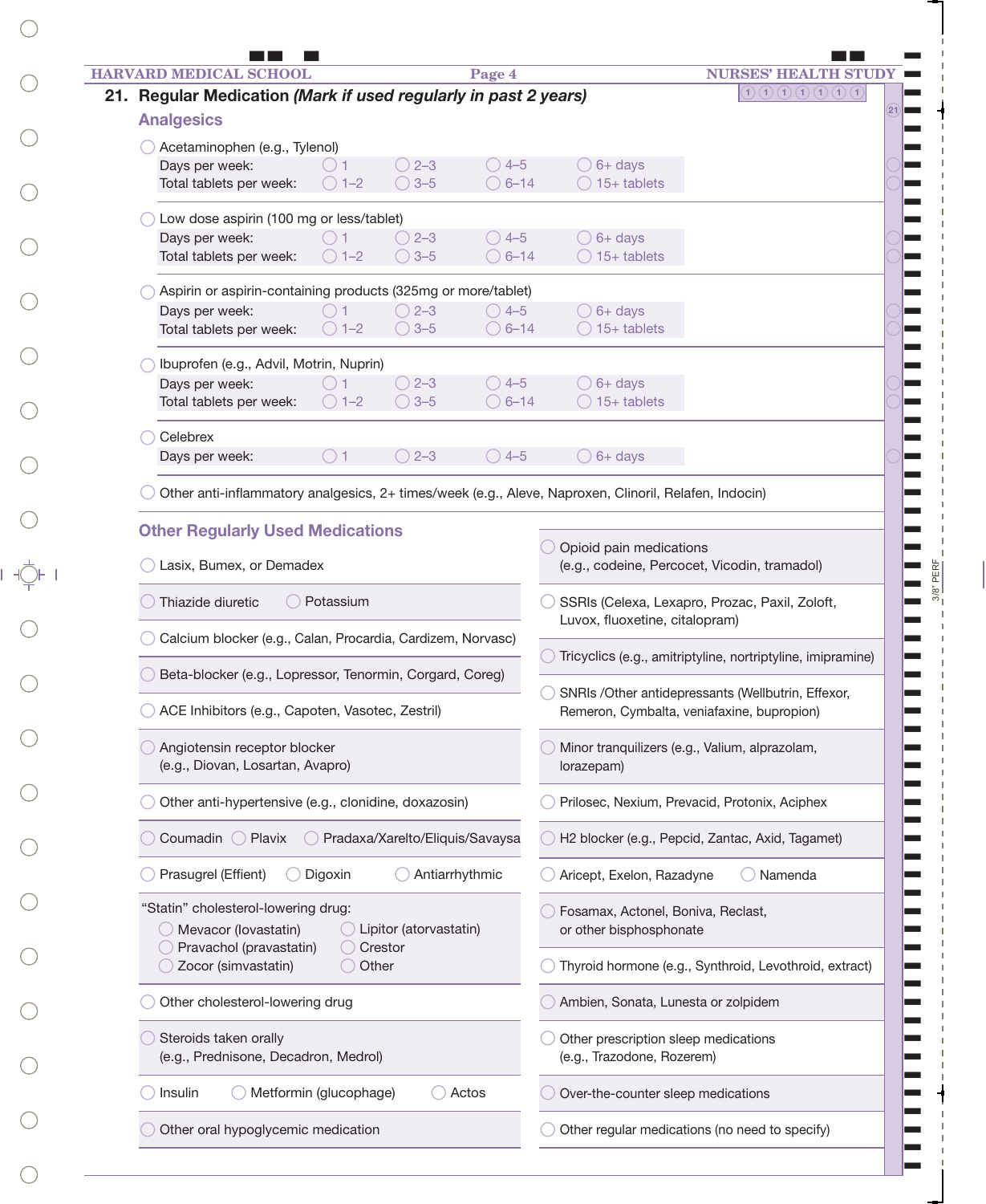|  | <b>HARVARD MEDICAL SCHOOL</b>                                                                                                                                                                                                                              | Page 5                                                                            |                                                                             |                  | <b>NURSES' HEALTH STUDY</b>                   |                  |  |  |  |  |  |
|--|------------------------------------------------------------------------------------------------------------------------------------------------------------------------------------------------------------------------------------------------------------|-----------------------------------------------------------------------------------|-----------------------------------------------------------------------------|------------------|-----------------------------------------------|------------------|--|--|--|--|--|
|  | 22. Choose the best answer for how you felt the past month:                                                                                                                                                                                                |                                                                                   |                                                                             |                  |                                               |                  |  |  |  |  |  |
|  | Are you basically satisfied with your life?<br>$\bigcirc$ Yes<br>$\bigcirc$ No                                                                                                                                                                             |                                                                                   |                                                                             |                  |                                               |                  |  |  |  |  |  |
|  | Have you dropped many of your activities and interests?<br>$\bigcirc$ Yes<br>$\bigcirc$ No                                                                                                                                                                 |                                                                                   |                                                                             |                  |                                               |                  |  |  |  |  |  |
|  | Do you feel that your life is empty?<br>$\bigcirc$ No<br>$\bigcirc$ Yes                                                                                                                                                                                    |                                                                                   |                                                                             |                  |                                               |                  |  |  |  |  |  |
|  | Do you often get bored?                                                                                                                                                                                                                                    | $\bigcirc$ No                                                                     |                                                                             |                  |                                               |                  |  |  |  |  |  |
|  | Are you in good spirits most of the time?                                                                                                                                                                                                                  |                                                                                   |                                                                             | $\bigcirc$ Yes   | $\bigcirc$ No                                 |                  |  |  |  |  |  |
|  | Are you afraid that something bad is going to happen to you?<br>$\bigcirc$ No<br>$\bigcirc$ Yes                                                                                                                                                            |                                                                                   |                                                                             |                  |                                               |                  |  |  |  |  |  |
|  | Do you feel happy most of the time?<br>$\bigcirc$ No<br>$\bigcirc$ Yes                                                                                                                                                                                     |                                                                                   |                                                                             |                  |                                               |                  |  |  |  |  |  |
|  | Do you often feel helpless?                                                                                                                                                                                                                                |                                                                                   | $\bigcirc$ Yes                                                              | $\bigcirc$ No    |                                               |                  |  |  |  |  |  |
|  | Do you prefer to stay at home, rather than going out and doing new things?                                                                                                                                                                                 | $\bigcirc$ Yes                                                                    | $\bigcirc$ No                                                               |                  |                                               |                  |  |  |  |  |  |
|  | Do you feel you have more problems with memory than most?                                                                                                                                                                                                  |                                                                                   | $\bigcirc$ Yes                                                              | $\bigcirc$ No    |                                               |                  |  |  |  |  |  |
|  | Do you think it is wonderful to be alive now?                                                                                                                                                                                                              | $\bigcirc$ Yes                                                                    | $\bigcirc$ No                                                               |                  |                                               |                  |  |  |  |  |  |
|  | Do you feel pretty worthless the way you are now?<br>$\bigcirc$ Yes<br>$\bigcirc$ No                                                                                                                                                                       |                                                                                   |                                                                             |                  |                                               |                  |  |  |  |  |  |
|  | Do you feel full of energy?<br>$\bigcirc$ No<br>$\bigcirc$ Yes                                                                                                                                                                                             |                                                                                   |                                                                             |                  |                                               |                  |  |  |  |  |  |
|  | Do you feel that your situation is hopeless?<br>$\bigcirc$ Yes<br>$\bigcirc$ No                                                                                                                                                                            |                                                                                   |                                                                             |                  |                                               |                  |  |  |  |  |  |
|  | Do you think that most people are better off than you are?<br>$\bigcirc$ Yes<br>$\bigcirc$ No                                                                                                                                                              |                                                                                   |                                                                             |                  |                                               |                  |  |  |  |  |  |
|  |                                                                                                                                                                                                                                                            |                                                                                   |                                                                             |                  |                                               |                  |  |  |  |  |  |
|  | 23. During the past month, how many hours of actual sleep did you get most nights?<br>$\bigcirc$ 4 hrs<br>$\bigcirc$ Less than 4 hours<br>24. During the past month, how would you rate your sleep quality overall?<br>$\bigcirc$ Very good<br>Fairly good | $\bigcirc$ 5 hrs<br>$\bigcirc$ 6 hrs<br>$\bigcirc$ Fairly bad $\bigcirc$ Very bad | $\bigcirc$ 7 hrs<br>$\bigcirc$ 8 hrs                                        | $\bigcirc$ 9 hrs | $\bigcirc$ 10 hrs<br>$() 11+ hrs$             | 23<br>24         |  |  |  |  |  |
|  | 25. During the past month, how often have you had trouble staying awake while driving,<br>eating meals, or engaging in social activity?                                                                                                                    |                                                                                   |                                                                             |                  |                                               | 25 <sup>25</sup> |  |  |  |  |  |
|  | $\bigcirc$ Not during the past month $\bigcirc$ Less than once a week $\bigcirc$ 1 or 2 times a week                                                                                                                                                       |                                                                                   |                                                                             |                  | 3+ times a week                               |                  |  |  |  |  |  |
|  | 26. Please rate your ability to do the following activities. (Mark one answer for each row.)                                                                                                                                                               |                                                                                   |                                                                             |                  |                                               | 26               |  |  |  |  |  |
|  | Are you able to                                                                                                                                                                                                                                            | <b>Without Help</b>                                                               | <b>With Some Help</b>                                                       |                  | <b>Unable</b>                                 |                  |  |  |  |  |  |
|  | a. Get to places out of<br>walking distance                                                                                                                                                                                                                | Drive car, or travel alone<br>on bus, train, or taxi                              | Need someone to help<br>you or go with you                                  |                  | Unable to travel except<br>by ambulance, etc. |                  |  |  |  |  |  |
|  | b. Go shopping for groceries<br>or clothes (assuming you<br>had transportation)                                                                                                                                                                            | Can shop by yourself,<br>assuming you had<br>transportation                       | ◯ Need someone to help<br>you on all shopping trips                         |                  | Completely unable to<br>do any shopping       |                  |  |  |  |  |  |
|  | c. Prepare your own meals                                                                                                                                                                                                                                  | Plan and cook full<br>meals yourself                                              | Can prepare some things.<br>Unable to cook full meals                       |                  | Completely unable to<br>prepare any meals     |                  |  |  |  |  |  |
|  | d. Do your own housework                                                                                                                                                                                                                                   | Can clean floors,<br>bathroom, etc.                                               | Need help with heavy<br>housework & cleaning                                |                  | Completely unable to<br>do any housework      |                  |  |  |  |  |  |
|  | e. Handle your own money                                                                                                                                                                                                                                   | Write checks, pay bills,<br>etc., by yourself                                     | Can manage day-to-day<br>buying. Need help with<br>checkbook & paying bills |                  | Completely unable to<br>handle money          |                  |  |  |  |  |  |

 $\bigcirc$ 

 $\bigcirc$ 

3/8" PERF

 $=$   $\frac{3/8"PERF}{}$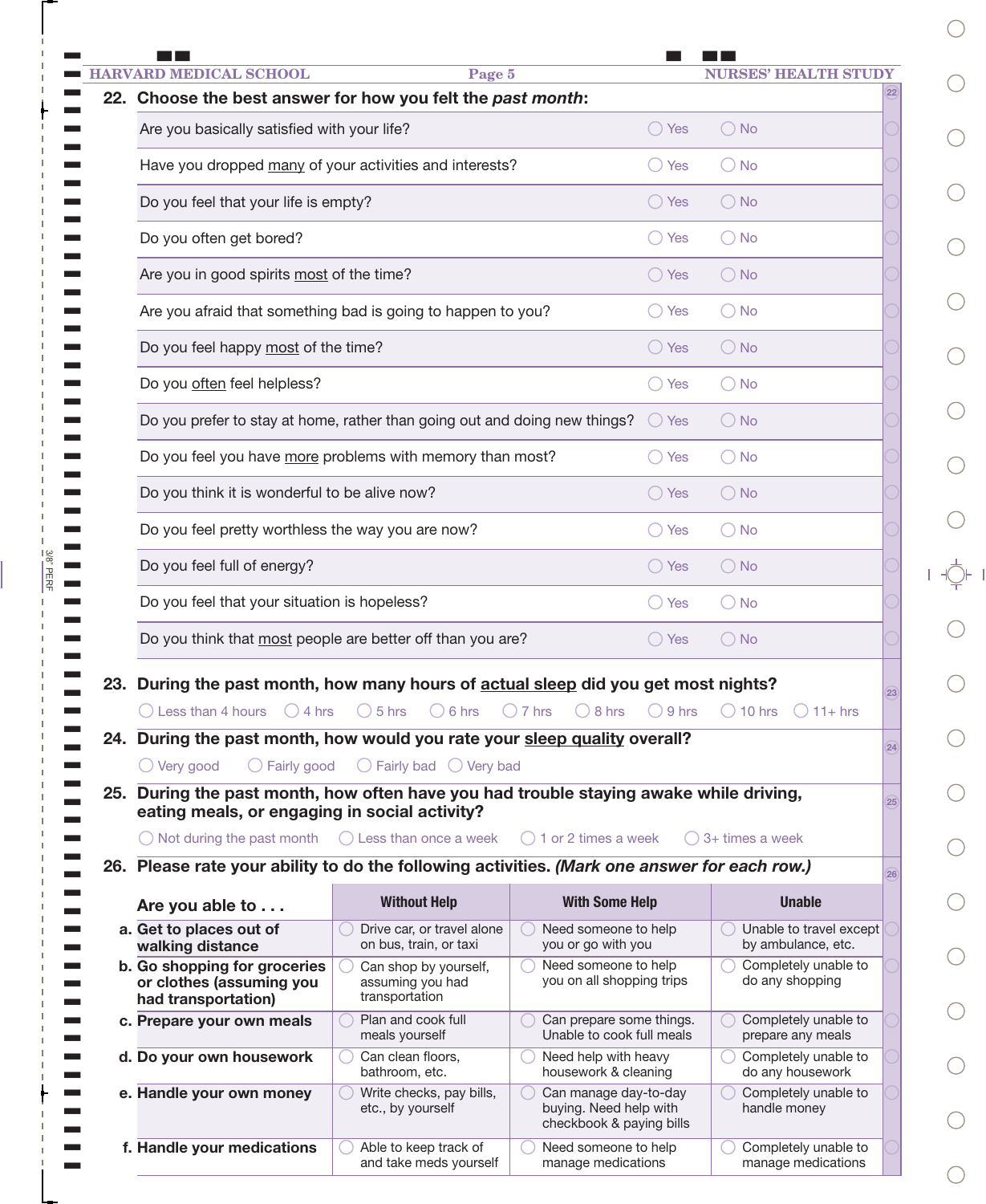| <b>HARVARD MEDICAL SCHOOL</b><br><b>NURSES' HEALTH STUDY</b><br>Page 6                                                                                                                                                                                                         |  |
|--------------------------------------------------------------------------------------------------------------------------------------------------------------------------------------------------------------------------------------------------------------------------------|--|
| 27. How many hours each week do you participate in any groups such as a social or work group,<br>church-connected group, self-help group, charity, public service or community group?                                                                                          |  |
| 1 to 2 hours<br>3 to 5 hours<br>6 to 10 hours<br>11 to 15 hours<br>16 or more hours<br>None                                                                                                                                                                                    |  |
| 28. How often do you go to religious meetings or services?                                                                                                                                                                                                                     |  |
| $\bigcap$ More than once a week<br>Once a week<br>1 to 3 times per month<br>Less than once per month<br>Never or almost never                                                                                                                                                  |  |
| 29. To what extent is your religion or spirituality involved in understanding or dealing with stressful<br>situations?                                                                                                                                                         |  |
| Not involved at all<br>Not very involved<br>Somewhat involved<br>Very involved                                                                                                                                                                                                 |  |
| 30. Over the past year, have you had a discussion with any of your healthcare providers about the<br>kind of medical care you would want if you were faced with a serious illness?                                                                                             |  |
| $\bigcirc$ No, and I do not intend to do so anytime soon<br>◯ No, but I have considered doing so<br>$\bigcirc$ Yes, I have discussed these matters with my healthcare provider                                                                                                 |  |
| If Yes: Who initiated this discussion?<br>$\bigcirc$ You or your family<br>Your healthcare provider                                                                                                                                                                            |  |
| 31. Have you established any form of advance care planning for yourself in the event of serious<br>illness? (Mark all that apply and provide most recent date the form was updated.)                                                                                           |  |
| Health care proxy/durable power of attorney for healthcare                                                                                                                                                                                                                     |  |
| ◯ before 2005 ◯ 2005-12<br>$\Rightarrow$ If yes, year form completed?<br>$\bigcirc$ 2013-15<br>$\bigcirc$ 2016-present                                                                                                                                                         |  |
| Physician or Medical Orders for Life Sustaining Treatment OR other similar forms (e.g., Do Not Resuscitate (DNR))<br>$\rightarrow$ If yes, year form completed?<br>◯ before 2005 $\bigcirc$ 2005-12<br>$\bigcirc$ 2016-present<br>$\bigcirc$ 2013–15                           |  |
| Living will for healthcare                                                                                                                                                                                                                                                     |  |
| $\Rightarrow$ If yes, year form completed?<br>$\bigcirc$ before 2005<br>$\bigcirc$ 2005-12<br>$2013 - 15$<br>2016-present<br>Not sure<br>None of these<br><b>Other</b>                                                                                                         |  |
|                                                                                                                                                                                                                                                                                |  |
| 32. The next set of questions asks about preferences for care during the last months of life.<br>Suppose that you had a very serious illness, and no one knew exactly how long you would live.<br>However, your doctors said you almost certainly would live less than 1 year. |  |
| a) In that situation, would you be more concerned that you would receive too little medical<br>treatment or too much medical treatment?                                                                                                                                        |  |
| $\bigcirc$ Too little<br>$\bigcap$ Too much<br>◯ Not concerned<br>$\bigcap$ Don't know                                                                                                                                                                                         |  |
| If that illness got worse, where would you like to spend your last days?<br>b)<br>$\bigcirc$ At home<br>◯ Don't know                                                                                                                                                           |  |
| $\bigcirc$ In a hospital<br>$\bigcirc$ In a nursing home<br>To deal with that illness, do you think you would want drugs that would make you feel worse all<br>C)                                                                                                              |  |
| the time but might prolong your life?<br>$\bigcirc$ Yes $\bigcirc$ No $\bigcirc$ Don't know<br>If you reached the point at which you were feeling bad all the time, would you want drugs that<br>d)                                                                            |  |
| would make you feel better, even if they might shorten your life? O Yes O No O Don't know<br>If you needed a respirator to stay alive, would you want to be put on a respirator, if it would<br>e)<br>extend your life:                                                        |  |
| 1) For one week?<br>◯ Don't know<br>Yes<br>$()$ No                                                                                                                                                                                                                             |  |
| 2) For one month?<br>Don't know<br><b>Yes</b><br>No                                                                                                                                                                                                                            |  |
| 33. Do you currently take multi-vitamins?                                                                                                                                                                                                                                      |  |
| Yes $\rightarrow$ a) How many do you take per week? $\bigcirc$ 2 or less<br>$\bigcirc$ 3-5<br>$6 - 9$<br>10 or more<br>No.                                                                                                                                                     |  |
| 34. Aside from multi-vitamins, do you currently take Vitamin D (separately or in calcium supplement)?                                                                                                                                                                          |  |
| <b>Dose</b><br>$\bigcirc$ Less than $\bigcirc$ 600 to<br>$\bigcirc$ 1000 to<br>$\bigcirc$ 2000 IU<br>$\bigcirc$ Yes, seasonal only<br>Don't<br>( )No<br>If Yes,<br>600 IU<br>per day:<br>Yes, most months<br>900 IU<br>1500 IU<br>know<br>or more                              |  |
| 35. How often do you use a laxative (such as softeners, bulking agents, fiber supplements or suppositories)?                                                                                                                                                                   |  |
| $\bigcirc$ 1–3 times/month<br>○ Once/week<br>◯ Never<br>$\bigcirc$ < Once/month<br>2-3 times/wk<br>$\bigcirc$ 4–5 times/wk<br>$\bigcirc$ Daily<br>$\bigcirc$ 2+ times/day                                                                                                      |  |

 $\bigcirc$ 

 $\bigcirc$ 

 $\bigcirc$ 

 $\bigcirc$ 

 $\bigcirc$ 

 $\bigcirc$ 

 $\bigcirc$ 

 $\bigcirc$ 

 $\bigcirc$ 

 $\bigcirc$ 

 $\frac{1}{\sqrt{2}}\sum_{i=1}^{n} \frac{1}{i} \left( \frac{1}{\sqrt{2}} \right)^{n}$ 

 $\bigcirc$ 

 $\bigcirc$ 

 $\bigcirc$ 

 $\bigcirc$ 

 $\bigcirc$ 

 $\bigcirc$ 

 $\bigcirc$ 

 $\bigcirc$ 

 $\bigcirc$ 

 $\bigcirc$ 

 $\bigcirc$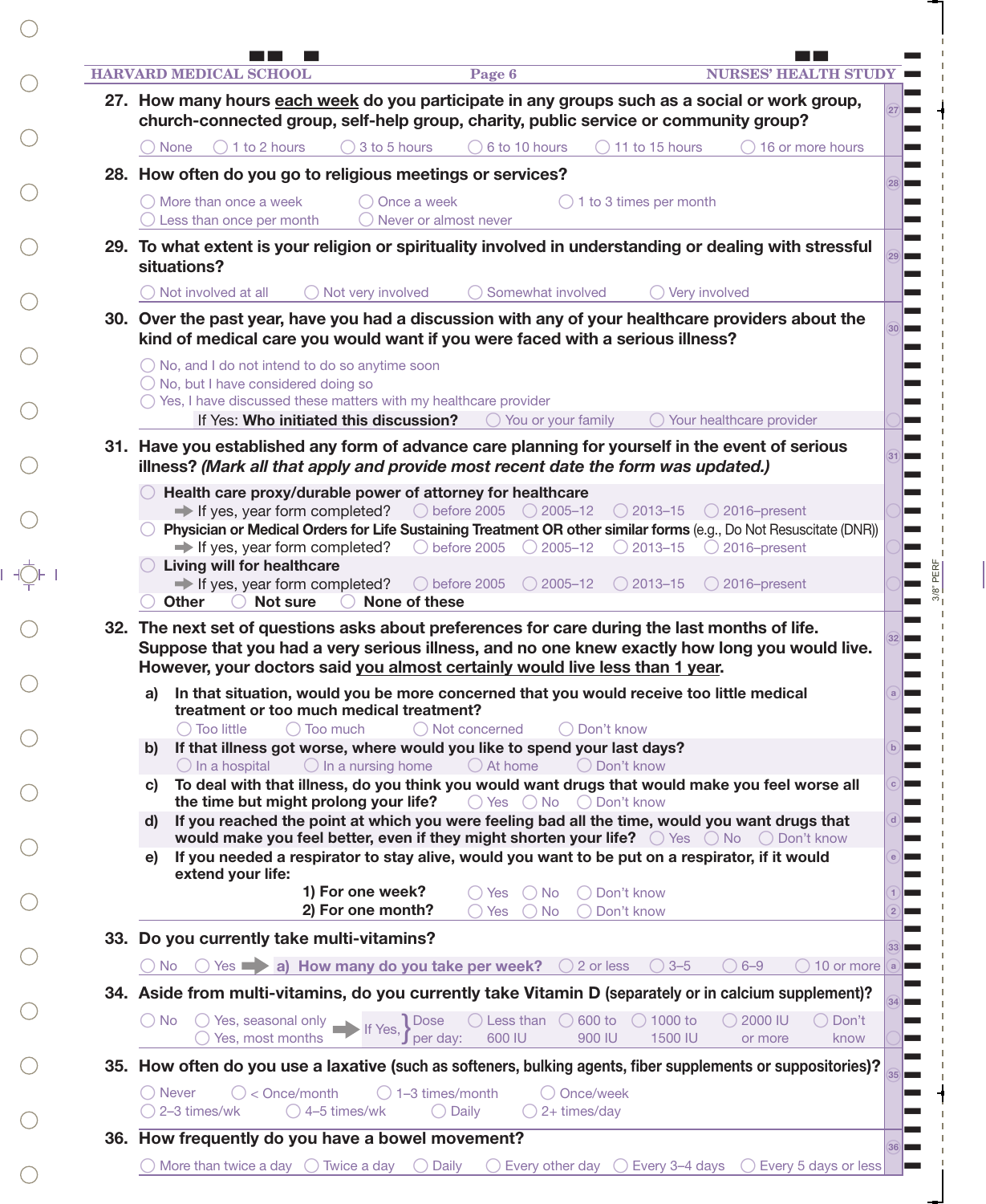|       |                                                                                           | <b>HARVARD MEDICAL SCHOOL</b>                                                             | Page 7                                                                                                                                                                                                          |            |                               |                             |                             | <b>NURSES' HEALTH STUDY</b> |                           |    |  |  |
|-------|-------------------------------------------------------------------------------------------|-------------------------------------------------------------------------------------------|-----------------------------------------------------------------------------------------------------------------------------------------------------------------------------------------------------------------|------------|-------------------------------|-----------------------------|-----------------------------|-----------------------------|---------------------------|----|--|--|
|       |                                                                                           |                                                                                           | 37. In the past year, have you been bothered by constipation for at least 12 weeks (not necessarily consecutive)?                                                                                               |            |                               |                             |                             |                             |                           |    |  |  |
|       | $\bigcap$ Yes $\blacksquare$                                                              |                                                                                           | Have you talked with a healthcare provider about your constipation?                                                                                                                                             |            |                               |                             |                             |                             |                           |    |  |  |
|       | $\bigcirc$ No                                                                             | $\bigcirc$ Yes, my primary physician                                                      | $\bigcirc$ Yes, a specialist (gastroenterologist)                                                                                                                                                               |            |                               |                             | $\bigcirc$ No               |                             |                           |    |  |  |
|       |                                                                                           | Mark any of the following                                                                 | $\bigcirc$ I have rectal symptoms (i.e., painful BMs, incomplete BMs, straining)                                                                                                                                |            |                               |                             |                             |                             |                           |    |  |  |
|       | that are usually true for you:<br>◯ I have abdominal pain/bloating that improves with BMs |                                                                                           |                                                                                                                                                                                                                 |            |                               |                             |                             |                             |                           |    |  |  |
| 38.   | Has anyone noticed that you stop breathing during your sleep?                             |                                                                                           |                                                                                                                                                                                                                 |            |                               |                             |                             |                             |                           |    |  |  |
|       | ○ No ○ Yes                                                                                |                                                                                           |                                                                                                                                                                                                                 |            |                               |                             |                             |                             |                           |    |  |  |
| 39.   | $\bigcap$ No $\bigcap$ Yes                                                                | $\bigcirc$ I do not have a sleep partner                                                  | Has your spouse (or sleep partner) ever told you that you appear to "act out your dreams" while sleeping<br>(punched or flailed arms in the air, shouted or screamed), which has occurred at least three times? |            |                               |                             |                             |                             |                           |    |  |  |
| ➡ 40. |                                                                                           |                                                                                           | The following items are about activities you might currently do during a typical day.                                                                                                                           |            |                               |                             |                             |                             |                           |    |  |  |
|       |                                                                                           | Does your health now limit you in these activities?                                       |                                                                                                                                                                                                                 |            |                               |                             |                             |                             |                           | 40 |  |  |
|       |                                                                                           |                                                                                           | If so, how much? (Mark one response on each line.)                                                                                                                                                              |            | Yes, limited<br>a lot         |                             | Yes, limited<br>a little    |                             | No, not<br>limited at all |    |  |  |
|       |                                                                                           |                                                                                           |                                                                                                                                                                                                                 |            |                               |                             |                             |                             |                           |    |  |  |
|       |                                                                                           |                                                                                           | Vigorous activities, like running, lifting heavy objects, strenuous sports<br>Moderate activities, such as moving a table, pushing a vacuum                                                                     |            |                               |                             |                             |                             |                           |    |  |  |
|       |                                                                                           | cleaner, bowling, or playing golf                                                         |                                                                                                                                                                                                                 |            |                               |                             |                             |                             |                           |    |  |  |
|       |                                                                                           | Lifting or carrying groceries                                                             |                                                                                                                                                                                                                 |            |                               |                             |                             |                             |                           |    |  |  |
|       |                                                                                           | Climbing several flights of stairs<br>Climbing one flight of stairs                       |                                                                                                                                                                                                                 |            |                               |                             |                             |                             |                           |    |  |  |
|       |                                                                                           | Bending, kneeling, or stooping                                                            |                                                                                                                                                                                                                 |            |                               |                             |                             |                             |                           |    |  |  |
|       |                                                                                           | Walking more than a mile                                                                  |                                                                                                                                                                                                                 |            |                               |                             |                             |                             |                           |    |  |  |
|       | Walking several blocks                                                                    |                                                                                           |                                                                                                                                                                                                                 |            |                               |                             |                             |                             |                           |    |  |  |
|       | Walking one block                                                                         |                                                                                           |                                                                                                                                                                                                                 |            |                               |                             |                             |                             |                           |    |  |  |
|       |                                                                                           | Bathing or dressing yourself                                                              |                                                                                                                                                                                                                 |            |                               |                             |                             |                             |                           |    |  |  |
|       |                                                                                           | For each statement, mark the answer that best                                             | describes the degree to which you agree or disagree.                                                                                                                                                            | disagree   | Strongly Somewhat<br>disagree | <b>Slightly</b><br>disagree | <b>Slightly</b><br>agree    | Somewhat Strongly<br>agree  | agree                     |    |  |  |
|       |                                                                                           |                                                                                           | enjoy making plans for the future and working to make them a reality.                                                                                                                                           |            |                               |                             |                             |                             |                           |    |  |  |
|       |                                                                                           | My daily activities often seem trivial and unimportant to me.                             |                                                                                                                                                                                                                 | O          | $\bigcirc$                    | O                           | O                           | $\bigcirc$                  | $(\ )$                    |    |  |  |
|       |                                                                                           | I am an active person in carrying out the plans I set for myself.                         |                                                                                                                                                                                                                 | $\bigcirc$ | $\bigcirc$                    | $\bigcirc$                  | O                           | $\bigcirc$                  | $( \ )$                   |    |  |  |
|       |                                                                                           |                                                                                           | I don't have a good sense of what it is I'm trying to accomplish in life.                                                                                                                                       | $\bigcirc$ | $\bigcirc$                    | $\bigcirc$                  | $\bigcirc$                  | O                           | $($ )                     |    |  |  |
|       |                                                                                           | I sometimes feel as if I've done all there is to do in life.                              |                                                                                                                                                                                                                 | $\bigcirc$ | $\bigcirc$                    | $\bigcirc$                  | O                           | O                           | $( \ )$                   |    |  |  |
|       |                                                                                           |                                                                                           | I live life one day at a time and don't really think about the future.                                                                                                                                          | O          | $\bigcirc$                    | $\bigcirc$                  | O                           | O                           | $(\ )$                    |    |  |  |
|       |                                                                                           | I have a sense of direction and purpose in my life.                                       |                                                                                                                                                                                                                 | O          | $\bigcirc$                    | $\bigcirc$                  | $\bigcirc$                  | $\bigcirc$                  | $( \ )$                   |    |  |  |
|       | $\bigcirc$ Excellent                                                                      | Which best describes your hearing:<br>$\bigcirc$ Good $\bigcirc$ A little hearing trouble | $\bigcirc$ Moderate hearing trouble                                                                                                                                                                             |            |                               |                             | $\bigcirc$ A lot of trouble |                             | $\bigcirc$ Deaf           | 42 |  |  |
| 43.   | $\bigcap$ Yes<br><b>No</b>                                                                | Have you noticed a change in your hearing?                                                | At what age did you first notice a change in your hearing?<br>$\circ$ <40 years $\circ$ 40-49 $\circ$ 50-54 $\circ$ 55-59 $\circ$ 60-64 $\circ$ 65-69                                                           |            |                               | $\bigcirc$ 70–74            | $\bigcirc$ 75+              |                             | $\bigcirc$ Unsure         | 43 |  |  |
|       |                                                                                           |                                                                                           | In the past 12 months, have you had ringing, roaring, or buzzing in your ears?                                                                                                                                  |            |                               |                             |                             |                             |                           |    |  |  |
|       | ◯ Never                                                                                   | ◯ Once per week or less                                                                   | $\bigcirc$ A few days per week                                                                                                                                                                                  |            | $\bigcirc$ Almost every day   |                             |                             | $\bigcirc$ Daily            |                           | 44 |  |  |
|       |                                                                                           | a) On the days you hear the sound, how long does it last?                                 |                                                                                                                                                                                                                 |            |                               |                             |                             |                             |                           |    |  |  |